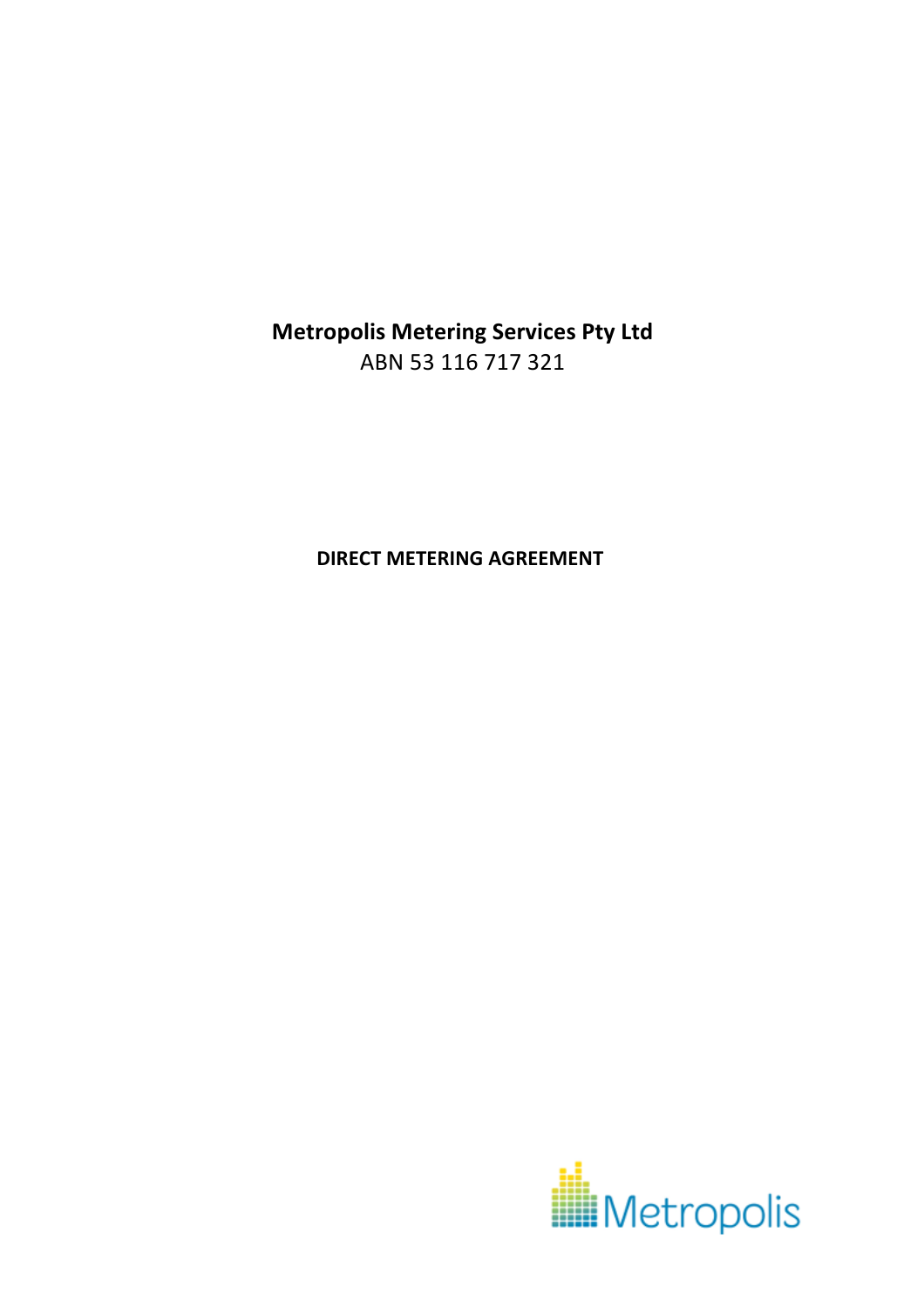**This agreement** is made on the Date of Execution between the **Customer** and Metropolis Metering Services **Pty Ltd** ABN 53 116 717 321 (**Metropolis**). 

#### **Operative provisions**

The parties agree:

#### **1. DEFINITIONS AND INTERPRETATION**

#### **1.1 Definitions**

In this agreement, unless the context requires otherwise:

- (a) any term appearing *like this* has the same meaning as in the Rules; and
- (b) Applicable Metering Laws means any law relating to, concerned with or otherwise relevant to the metering of electricity in the *National Electricity Market* and includes:
	- (1) the *National Measurement Act* 1960 (Cth) and any corresponding or similar State or Territory law;
	- (2) provisions of the Rules and procedures authorised under the Rules that are expressed to apply to *Metering Coordinators*, Metering Providers and Metering Data Providers and which are relevant to Metropolis's category of registration with *AEMO*;
	- (3) the *metrology procedure*; and
	- (4) the *B2B Procedures* and MSATS.

**Business Day** means a day other than a Saturday, Sunday or public holiday in Melbourne or the State or Territory in which the Site is located;

**Business Hours** means the hours between 7:00am and 5:00pm on Business Days;

**Commencement Date** means the date set out in item 1.1 of schedule 1;

**Customer** means the person identified in item 2.1 of schedule 1;

**Customer Classification Code** has the meaning as per the Rules;

**Customer Type** means either the Business or Residential election, as defined in the Customer Classification Code;

**Customer Size** means either the Large or Small election, as defined in the NMI Classification Code;

**Electricity Consumption Data** means *energy data* held in a *metering installation* in respect of which Metropolis provides the Services and *metering data* in respect of such a *metering installation* held in a *metering data services database* established and maintained by Metropolis;

Fees means the fees set out in or otherwise contemplated by schedule 2;

Force Majeure means any event, cause or circumstances beyond the reasonable control of a party that prevents them fulfilling an obligation or obligations under this Agreement. Includes but is not limited to war, strike, riot, storm, flood, terrorism, act of God.

Large Site means a Site which is classified in MSATS as being a Customer Size which is Large and a Customer Type which is Business or, alternatively, a Site at which an Instrument Transformer is associated with the *metering Installation;* 

**Market Intermediary** means the broker, consultant or any third party whom is authorised to act as an agent on behalf of the Customer or to receive access to information as though that party were the Customer and is named in this agreement;

**Market Intermediary Value Added Services Fee** means the fees and charges the Customer has agreed to pay the Market Intermediary for services as noted in item 1 of schedule 2 or, if not specified, as otherwise agreed between Metropolis and the Market Intermediary;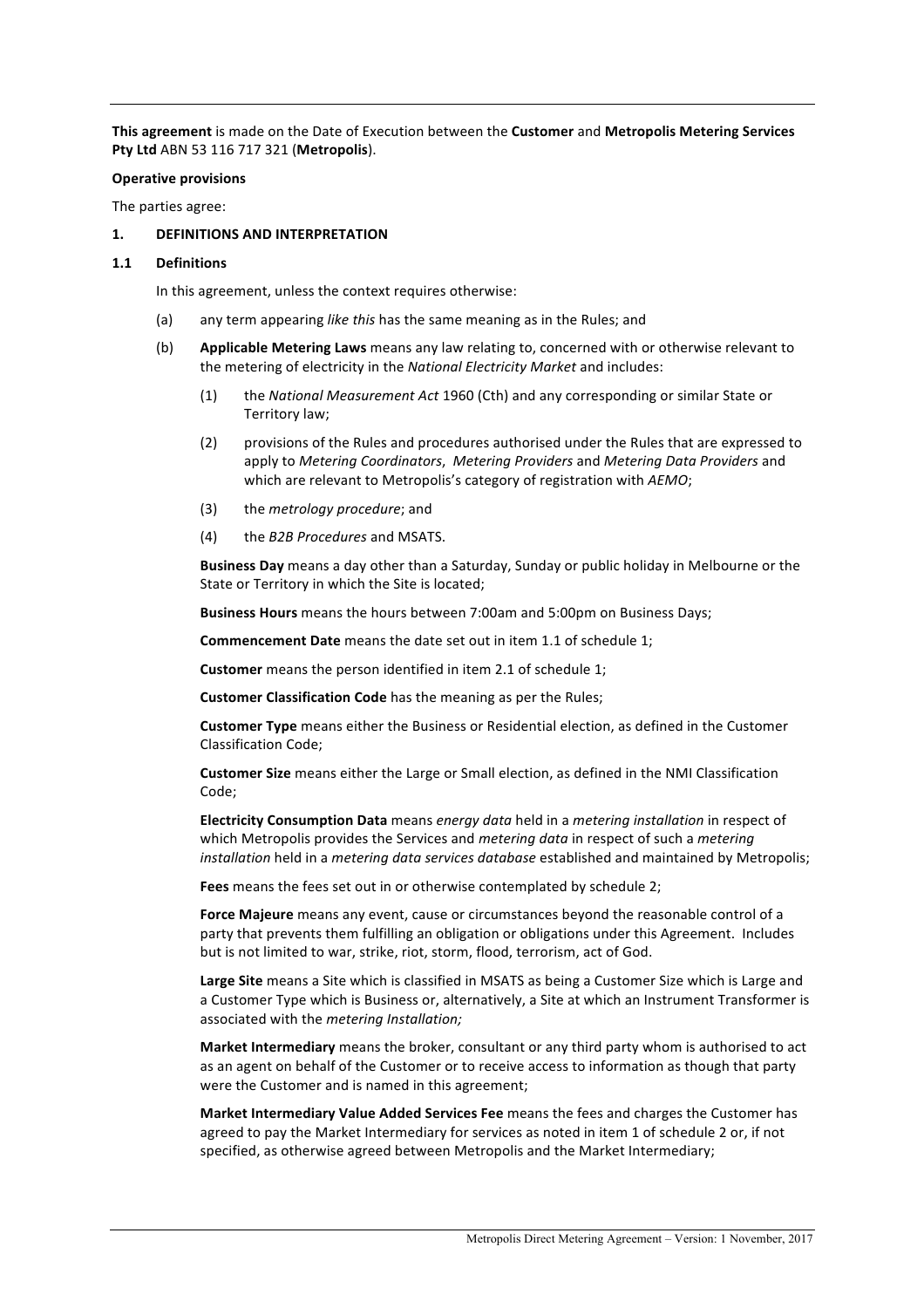Meter Type means the Single Phase 1 Element, Single Phase 2 Element, Three Phase, Whole Current, or Three Phase LVCT type of meter that best describes the Metering Installation at the Site as nominated by the Contractor;

**Metering Services Fee** means the fees and charges the customer has agreed to pay Metropolis for MP and MDP Services, inclusive of fees to be paid by Metropolis to the Marketing Intermediary, as noted in item 1 of schedule 2;

**MP** and MDP Services means the services described in sections 1 and 2 of schedule 4:

**MSATS** means the *Market Settlement and Transfer Solution Procedures;* 

**NMI Classification Code** has the meaning as per the Rules;

**Residential Site** means a Site which is not a Large Site or a Small Site and at which the Customer purchases electricity principally for personal, household or domestic use;

**Retailer** means a person who is the holder of a retailer authorisation issued under the National Energy Retail Law in respect of the sale of electricity, including each Retailer entity separately, or all of them collectively, as the context requires;

**Rules** means the National Electricity Rules made under the National Electricity Law;

**Services** means the *Metering Coordinator*, *Meter Provider* and *Meter Data Provider* services and the Value Added Services:

**Site** means the property at which a *metering installation* is or is to be installed under this agreement or in respect of which the Services are or are to be provided;

**Site Type** means a Large Site, a Small Site or a Residential Site;

**Small Site** means a Site which is classified in MSATS as being a Customer Size which is Small and a Customer Type which is Business;

**Term** means the period from the Commencement Date to the Termination Date;

**Termination Date** means the date set out in item 1.2 of schedule 1; and

**Value Added Services** means the services described in section 3 of schedule 4;

#### **1.2 Interpretation**

In this agreement headings and bold typing are included for convenience only and do not affect interpretation and, unless the context otherwise requires:

- (a) a reference to a word includes the singular and the plural of the word and vice versa;
- (b) if a word or phrase is defined, then other parts of speech and grammatical forms of that word or phrase have a corresponding meaning:
- (c) a reference to a document includes a reference to that document as amended, novated, supplemented, varied or replaced;
- (d) a reference to a clause is a reference to an item of that type in this agreement;
- (e) a reference to a party is a reference to a party to this agreement and includes a reference to that party's successors and permitted assigns;
- (f) a reference to a statute or regulation or a provision of a statute or regulation is a reference to that statute, regulation or provision as amended or a statute, regulation or provision replacing it, and a reference to a statute includes all regulations, proclamations, ordinances and by-laws made or issued under that statute;
- $(g)$  no provision of this agreement will be construed adversely to a party solely on the ground that the party was responsible for the preparation of this agreement or that provision;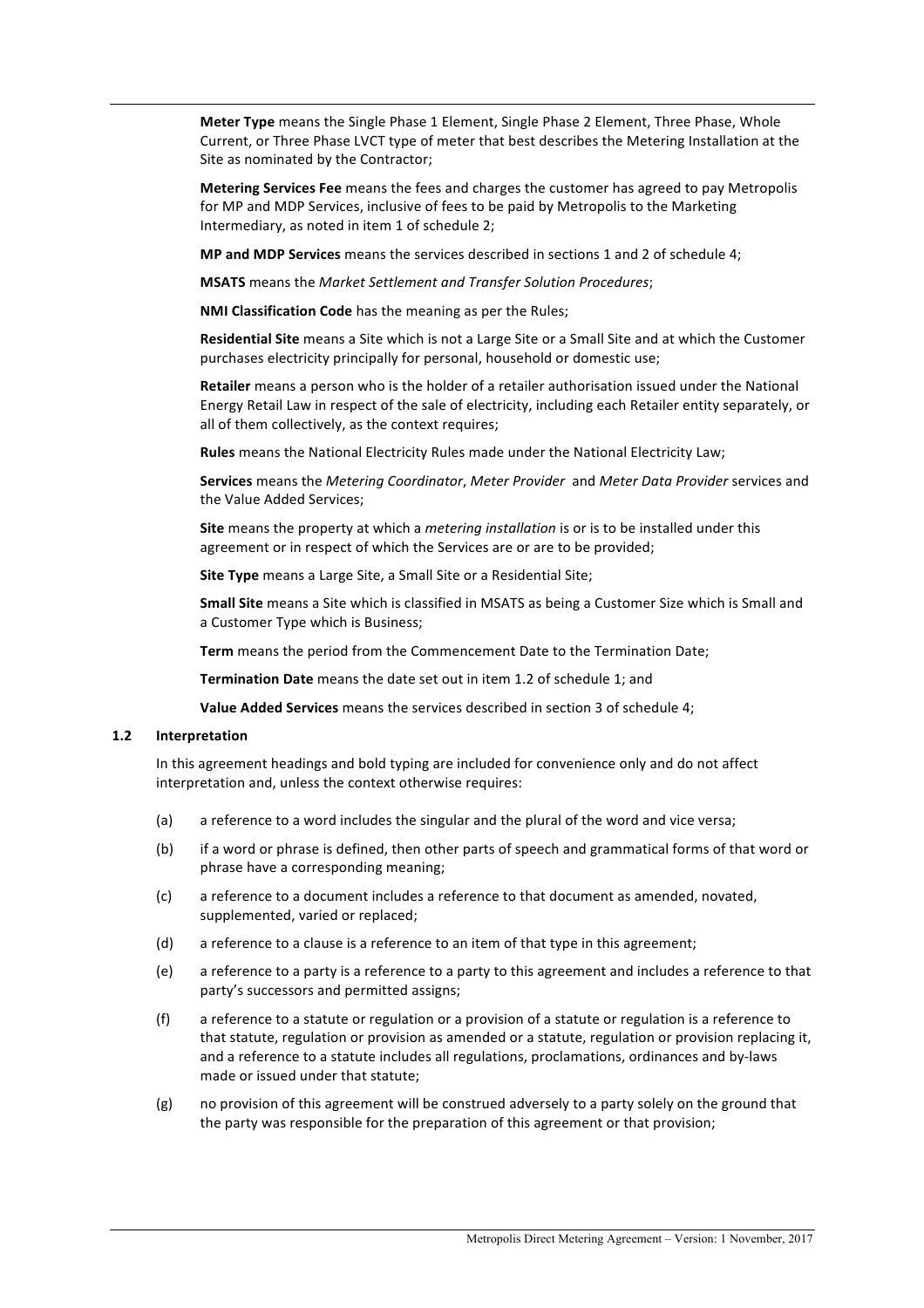- (h) a word or term defined in the *A New Tax System (Goods and Services Tax) Act* 1999 (Cth) has the same meaning in this agreement where used in connection with the GST imposed under that Act; and
- $(i)$  a reference to dollars is to the lawful currency of Australia.

# **2. TERM**

## **2.1 Term**

This agreement commences on the Commencement Date and continues in force for the Term unless terminated earlier in accordance with clause 9.

## **2.2 Extension**

If required by a party by notice given no later than three months before this agreement is due to expire under clause 2.1, the other party must negotiate in good faith an amendment to the Termination Date and an extension to the Term.

### **2.3 Provision of Services after expiry or early termination**

If Metropolis continues to provide *Metering Coordinator*, *Metering Provider* and *Meter Data Provider* Services in respect of any *metering installation* after the date on which this agreement expires under clause 2.1 or is terminated under clause 9, then the scope and cost of all MP and MDP Services will be as agreed between the *responsible person* and Metropolis. Metropolis has no obligation to continue to provide the Services under the terms of this agreement beyond the Termination Date.

## **3. SERVICES**

## **3.1 Appointment as** *Metering Coordinator* **by the customer**

For Large Sites, the Customer by signing this agreement appoints Metropolis as Metering Coordinator. Metropolis will raise the necessary change requests in MSATS for the large sites listed in Schedule 3.

### **3.2 Appointment to** *Metering Coordinator* **by the** *responsible person*

For Small Sites, The Customer is to use its best endeavours to have the *responsible person* engage Metropolis as *Metering Coordinator* by initiating appropriate change requests in MSATS. This applies to all small site *metering installations* listed in schedule 3.

### **3.3 Engagement and commencement of Services**

Following appointment, Metropolis must provide the Services for the *metering installations* for the Term of this agreement.

## **3.4 Site Access**

- (a) The Customer must use reasonable endeavours to ensure that Metropolis has safe, convenient and unhindered access to Sites as reasonably required by Metropolis for the purpose of providing the Services.
- (b) If Metropolis discovers hazardous or defective equipment at a Site, Metropolis must immediately report the condition to the Customer and the Customer must then arrange for and pay the cost of the repair or replacement of the equipment.

### **3.5 Timely delivery of Services**

Metropolis must commence to provide the Services in respect of the *metering installations* as soon as reasonably practicable. Metropolis will use all reasonable endeavours to complete the installation of metering at close as possible to the Commencement Date.

## **3.6 Metropolis' obligations**

In providing the Services Metropolis must:

- (a) exercise due care, skill and judgment in providing the Services;
- (b) comply with: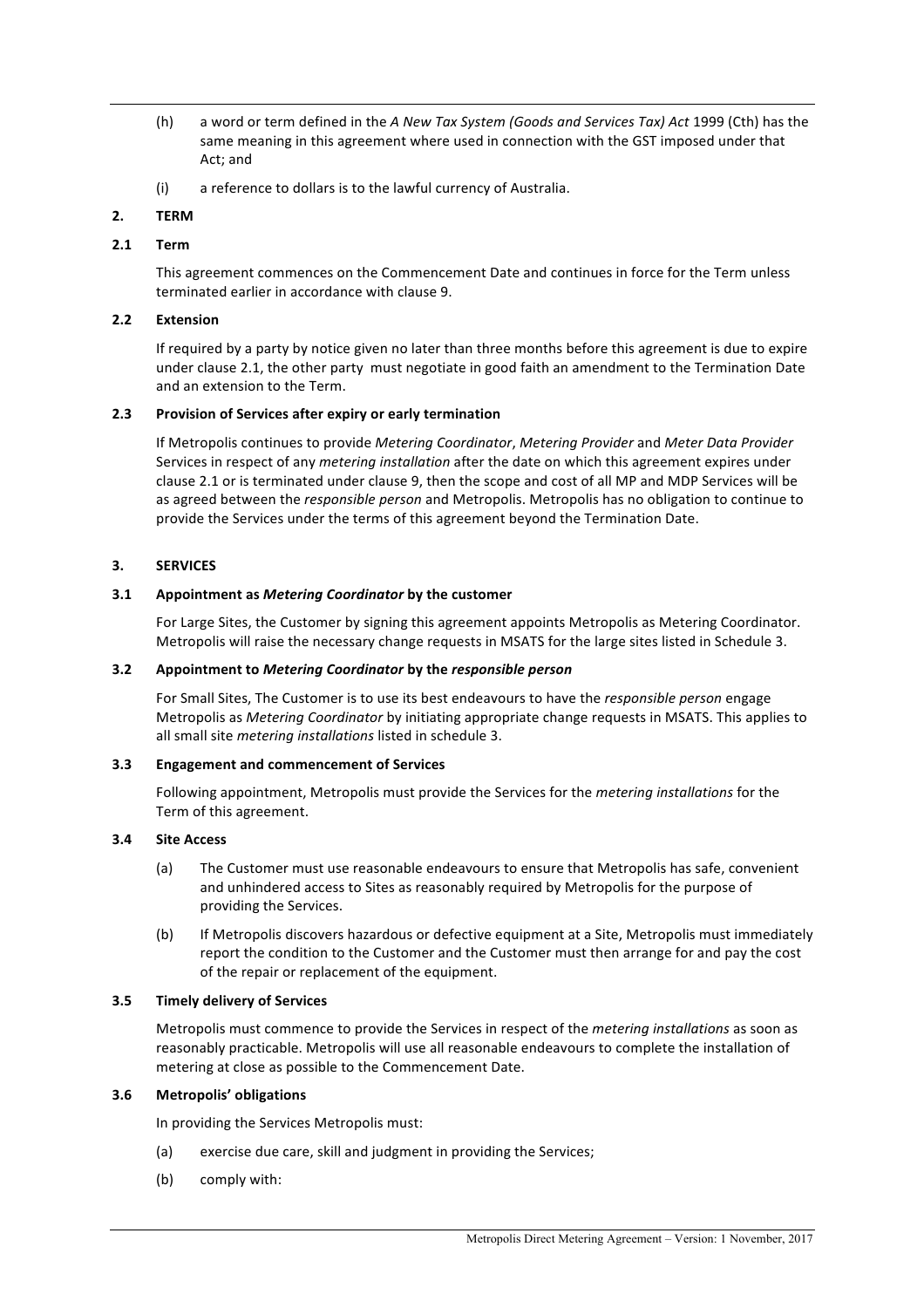- (1) Applicable Metering Laws;
- (2) *service level procedures* established, maintained and published by AEMO and applicable to the categories of registration relevant to Metropolis;
- $(3)$  other applicable law; and
- (4) relevant codes of practice and relevant Australian Standards; and
- (5) any reasonable and lawful instructions of the *responsible person*;
- (c) maintain any necessary accreditation and registration with *AEMO* as a *Metering Provider* and a *Metering Data Provider* in any relevant category and any necessary accreditation or other approval under any State or Territory law;
- (d) use personnel who are qualified to provide the Services;
- (e) at its own expense immediately rectify any work that Metropolis has performed where that work is shown to be defective or of a standard below that required by this agreement;
- (f) keep the Customer fully and immediately informed of all matters affecting or likely to affect the Services;
- (g) keep full and proper records of the Services provided and the work performed under this agreement and allow the Customer to inspect those records on reasonable notice; and
- (h) do all things within Metropolis's power to protect the reputation and interests of the Customer.

#### **3.7 Warranties**

Metropolis warrants that it is registered by AEMO as a *Metering Coordinator* in accordance with National Electricity Rules at the time of entering into this Agreement and undertakes that it will remain so registered for the Contract Term.

#### **4. FEES AND EXPENSES**

## **4.1 Fees**

The Customer must pay Metropolis the Fees for the Services.

#### **4.2 Fee adjustments**

If as a result of a change in any Applicable Metering Law there is an increase in the costs Metropolis incurs in providing the Services, Metropolis may adjust the Fees by an amount which is reasonable having regard to the amount of the increase in those costs.

### **4.3 Expenses**

Any additional or unusual expense reasonably and properly incurred by Metropolis in connection with the provision of Services under this agreement is payable or reimbursable by the Customer as soon as practicable after it has been incurred.

### **4.4 Defects**

- (a) In the event that Metropolis discovers hazardous or defective equipment at a Connection Point or that access to the Metering Installation is unsafe it will immediately report the condition to the Customer.
- (b) The Customer must arrange for the repair or replacement of hazardous or defective ancillary equipment (current transformers, voltage transformers, test blocks, fuses, switches or similar) and provide safe and unhindered access to the Metering Installation at no cost to Metropolis.

#### **4.5 Invoices**

(a) Metropolis must invoice the Fees to the *responsible person* for each *metering installation* at the end of each month. Upon request, a copy of this invoice will also be provided to the Customer.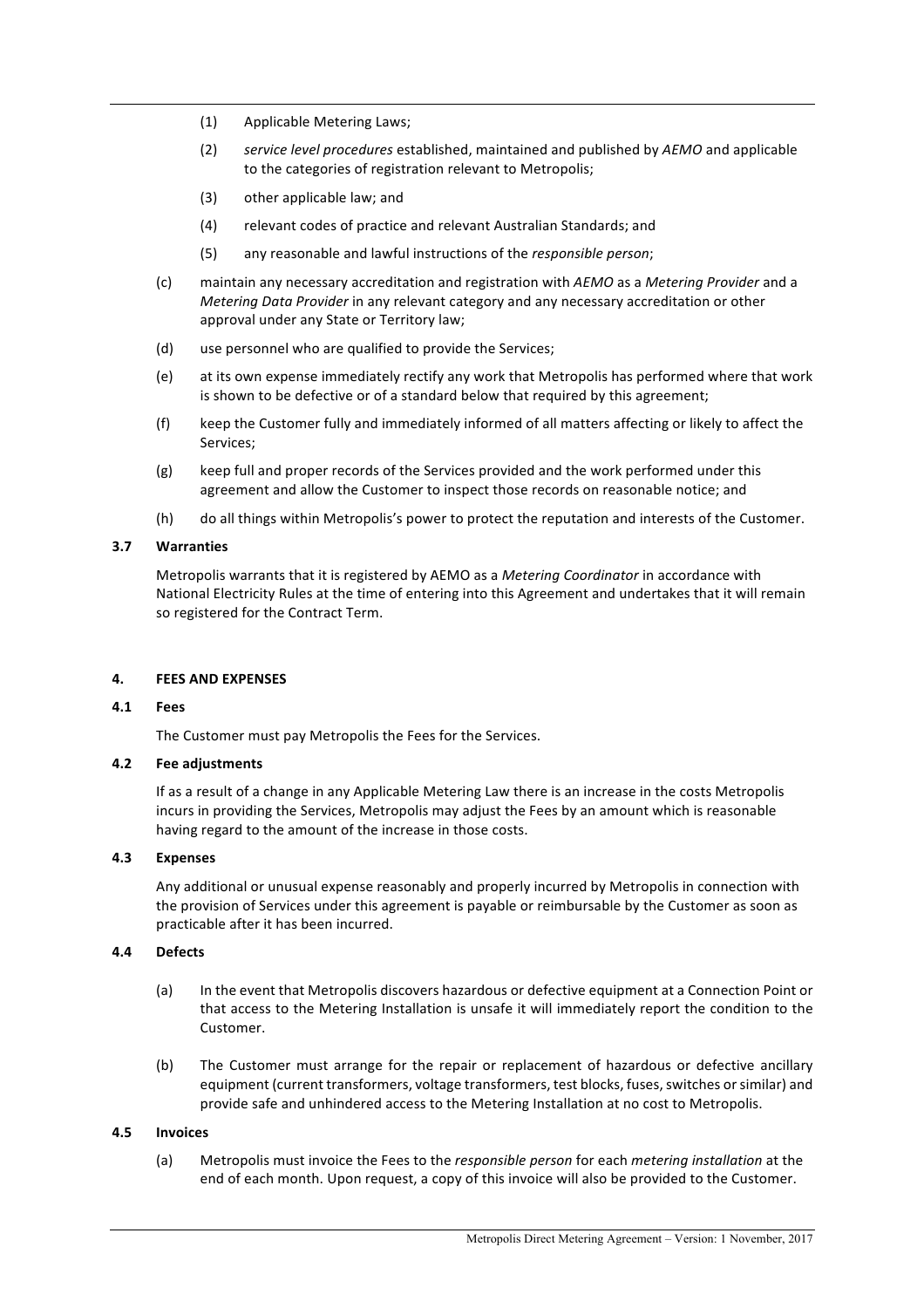(b) Together with each invoice, Metropolis must provide to the *responsible person* and the Customer any records reasonably required to calculate and verify the amount invoiced.

## **5. GST**

- (a) All amounts payable to a party under this agreement (other than an amount for GST payable to the party under this clause 5) have been calculated without regard to GST.
- (b) If the whole or any part of any such amount is the consideration for a taxable supply for which the supplying party is liable to pay GST, the supplying party may charge the party liable to pay for the taxable supply under this agreement, and that party must pay the supplying party, concurrently with the payment of that amount, an additional amount equal to the GST payable in respect of the taxable supply calculated on the basis that the value of the taxable supply is the amount payable for the taxable supply excluding any GST.
- (c) The recovery of consideration for any taxable supply made under this agreement is subject to the supplying party issuing to the party liable to pay for the taxable supply a tax invoice in respect of the supply.
- (d) Any reference to an expense incurred by a party in this agreement excludes any amount of GST forming part of the relevant expense when incurred by the party for which the party can claim an input tax credit.

## **6. INSURANCE**

## **6.1** Professional indemnity insurance

Metropolis must effect and maintain a professional indemnity insurance policy for the Term for the amount of \$5,000,000.

### **6.2 Public liability insurance**

Metropolis must effect and maintain a public liability insurance policy for the Term for the amount of \$10,000,000.

## **7. INDEMNITY AND LIMITATION OF LIABILITY**

### **7.1 Indemnity**

- (a) To the maximum extent permitted by law, each party indemnifies and holds the other party harmless against any claims, liabilities, proceedings, costs, losses, expenses or damages incurred directly in connection with this agreement.
- (b) The liability arising from this indemnity is reduced proportionately to the extent that any act or omission by the other party contributed to the claim or loss.

## **7.2 Liability Cap**

To the maximum extent permitted by law, the liability of Metropolis to the Customer in respect of any claim arising out of Metropolis's breach of this agreement or negligent act or omission in connection with this agreement is limited to the greater of the:

 $(a)$  \$10,000; and

(b) amount Metropolis is able to recover under an insurance policy required to be maintained under this agreement.

### **7.3 No liability for consequential loss**

Metropolis is not liable to the Customer in contract, in tort, in equity by operation of statute or otherwise, for any kind of:

- (a) indirect, consequential or incidental loss or damage;
- (b) loss of profit, anticipated profit, revenue or opportunity; or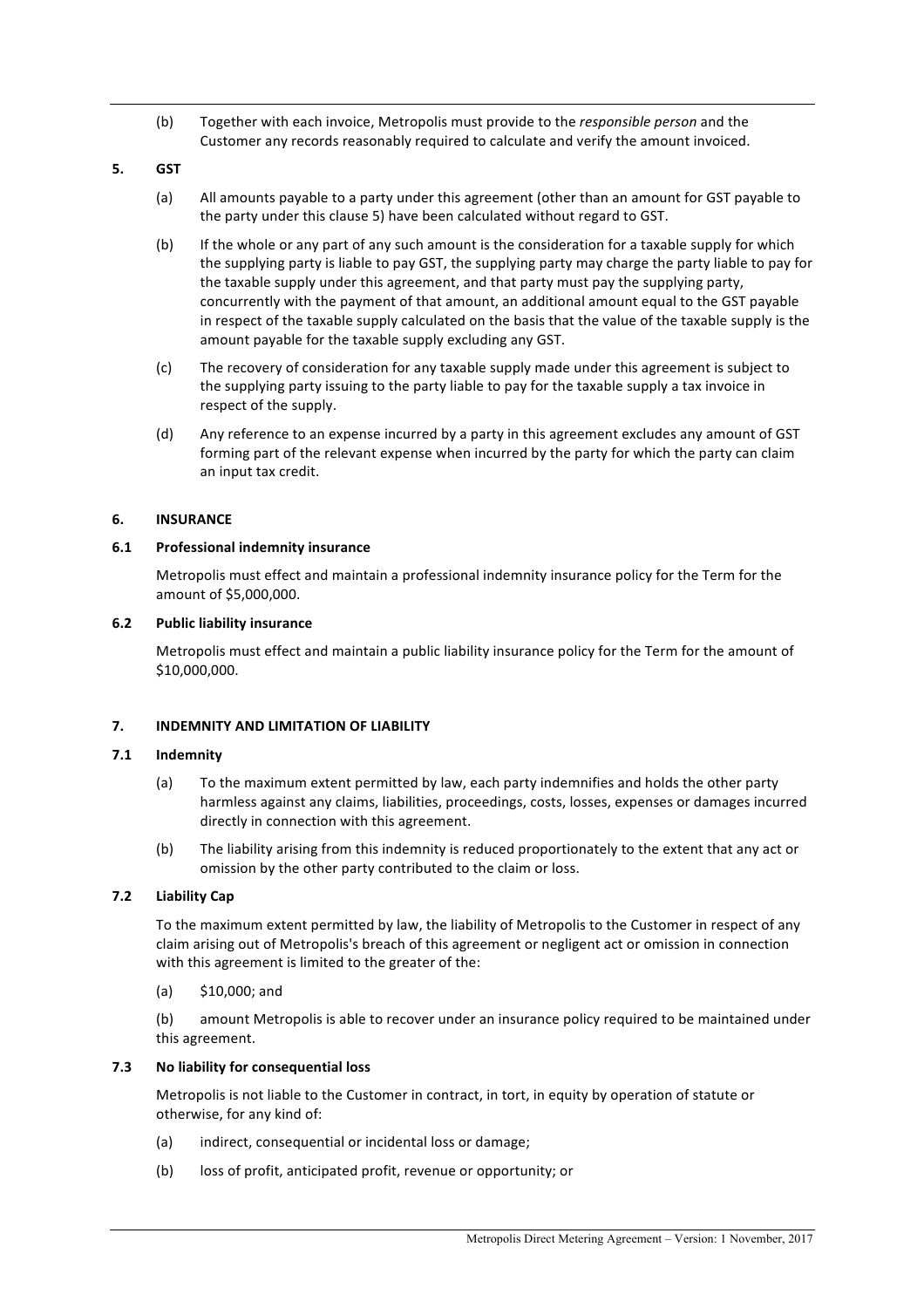### (c) loss arising from business interruption,

suffered or incurred by the Customer, or any other person, and arising out of or in connection with this agreement.

## **8. FORCE MAJEURE**

The Customer releases Metropolis from any obligation under this agreement for any period during which Metropolis fails to perform that obligation where performance is prevented by any event, cause or circumstances beyond the reasonable control of Metropolis, provided that:

- (a) Metropolis uses reasonable endeavours to remove or mitigate the Force Majeure; and
- (b) immediately after the event, cause or circumstance occurs, Metropolis notifies the Customer of its existence and of the action that Metropolis intends to take to remove or mitigate the Force Majeure.

### **9. TERMINATION**

### **9.1 Termination for material breach**

- (a) If either party commits a material breach of this agreement and either:
	- (1) fails to remedy the breach within 30 business days from receipt of a written notice of default from the other party; or
	- (2) the breach is not capable of remedy,

this agreement may be terminated with immediate effect by the other party giving a written notice of termination to the party in breach.

(b) If an Insolvency Event occurs in relation to a party, and the services can no longer be provided, this agreement may be terminated with immediate effect by the other party giving a written notice of termination to the insolvent party.

## **9.2 Effect of termination**

Termination of this agreement will not prejudice or otherwise affect any rights and obligations of the parties expressed in this agreement to survive termination of this agreement, nor will it prejudice or otherwise affect any right or remedy one party has against another party in respect of any breach of this agreement before termination, but will terminate all other rights and obligations of the parties under this agreement.

## **9.3 Survival**

This clause 9 and clauses 4, 5, 7 and 10 survive termination of this agreement.

## **10. GENERAL**

### 10.1 **Independent contractor**

The relationship between Metropolis and the Customer under this agreement is one of independent contract and neither this agreement nor anything contained in this agreement nor implied constitutes any other relationship.

### **10.2 Title**

Title to any *meter* provided and installed by Metropolis under this agreement remains vested in Metropolis. Title in any replacement *meter* or *meter* part vests in or remains vested in Metropolis.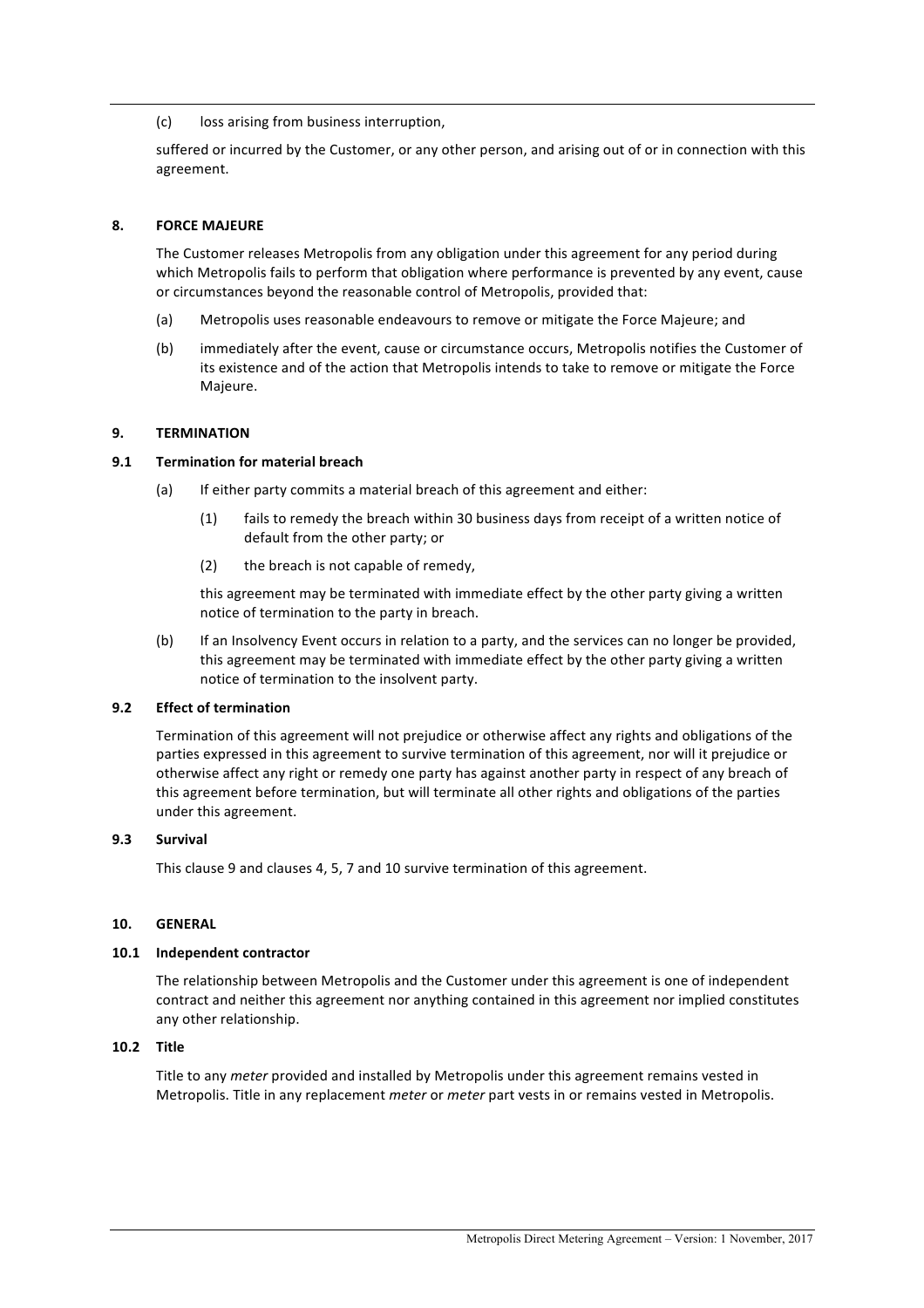### **10.3 Subcontracting**

Metropolis may engage subcontractors to provide the whole or any part of the Services.

#### 10.4 **Governing law and jurisdiction**

This agreement is governed by the laws of Victoria. The parties submit to the non-exclusive jurisdiction of the courts exercising jurisdiction in Victoria.

#### 10.5 **Amendment**

The parties may only amend this agreement if each party signs the written amendment.

#### **10.6 Severance**

If any provision of this agreement is void, voidable, unenforceable, illegal, prohibited or otherwise invalid in a jurisdiction, in that jurisdiction the provision must be read down to the extent it can be to save it but if it cannot be saved by reading it down, words must be severed from the provision to the extent they can be to save it but if that also fails to save it the whole provision must be severed. That will not invalidate the remaining provisions of this agreement nor affect the validity or enforceability of that provision in any other jurisdiction where it is not invalid.

#### 10.7 **Entire agreement**

This agreement constitutes the entire agreement of the parties in respect of the subject matter of this agreement and supersedes all prior discussions, undertakings and agreements.